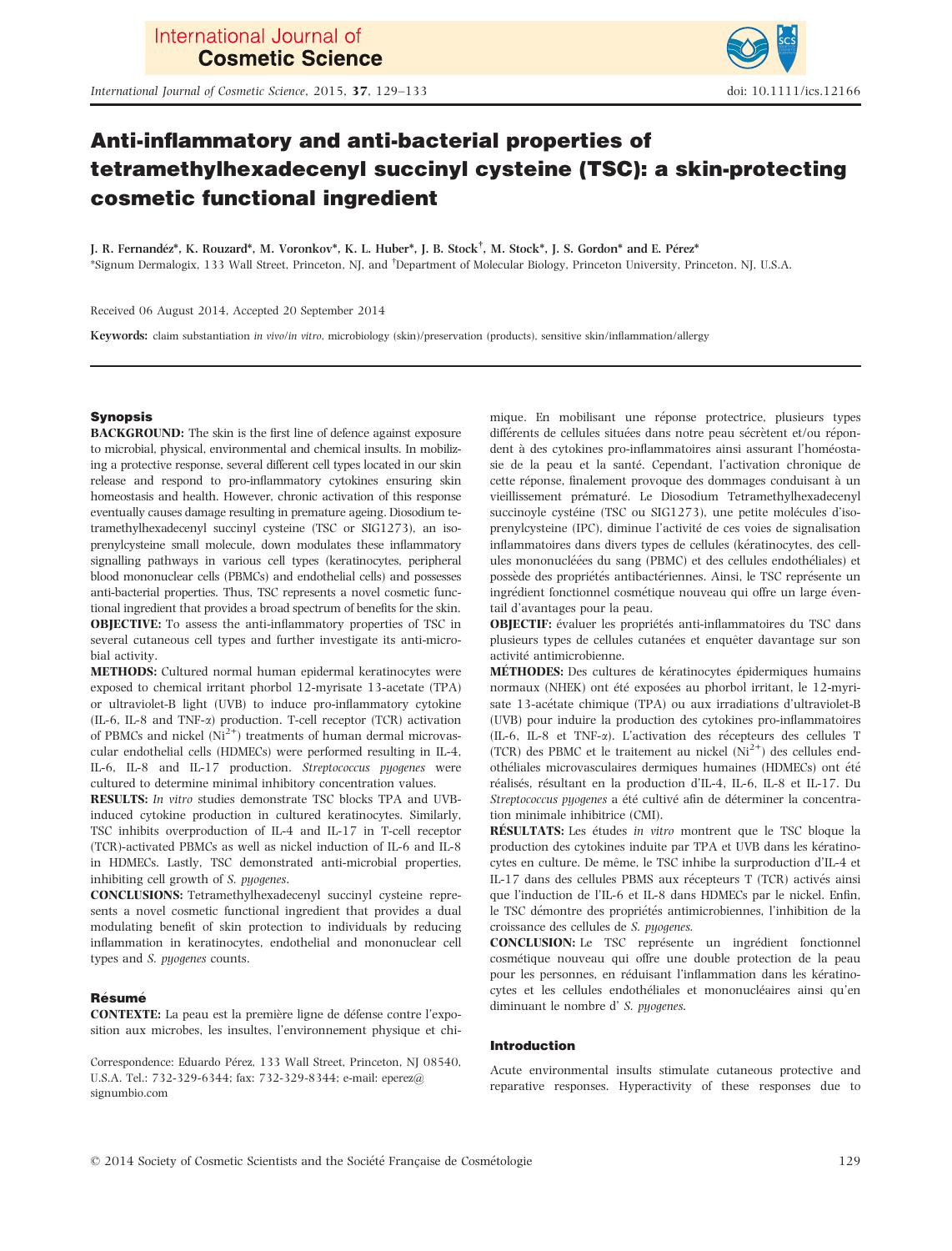chronic exposure to these environmental stressors damages the skin, which accelerates ageing. The immune system allows the skin to resist infection from pathogens and helps to combat extrinsic insults such as photo damage, pollution and chemical irritants. The main external culprit in skin ageing is ultraviolet (UV) radiation, which results in the production of oxidative reactive oxygen species (ROS), DNA damage and chronic inflammation promoted by pro-inflammatory cytokines [1]. In addition, bacteria and/or bacterial products directly activate host tissue resident inflammatory cells triggering inflammatory signalling pathways [2]. Identifying and developing new ingredients and/or compounds that modulate these signalling pathways are attractive candidates for providing the skin with the additional defence that is required.

Isoprenylcysteine (IPC) analogues have been identified as a novel class of anti-inflammatory and anti-microbial small molecules for topical use [3, 4]. IPC analogues contain a 15- or 20 carbon side chain attached to the amino acid cysteine, mimicking the C-terminus of processed CAAX proteins (where C is cysteine, A usually an aliphatic amino acid and X is any amino acid) [5]. In cells, proteins possessing a CAAX sequence are subject to a series of post-translational modifications that begin with the addition of a farnesyl or geranylgeranyl isoprenoid to the cysteine sulphur. The hydrophobic isoprenoid group localizes the protein to the endoplasmic reticulum where the 'AAX' C-terminal residues distal to the prenylated cysteine are cleaved. The exposed prenylcysteine alpha carboxyl is then subject to methylesterification and demethylation [5]. IPCs have been shown to inhibit signalling activation in the membrane, by competing with isoprenoid groups for prenyl-binding sites of interaction at the membrane [6–9]. In addition, IPCs modulate signal transduction by inhibiting heterotrimeric G-protein formation and/or presumably by blocking downstream G-protein-effector interactions [10, 11] and recently by binding and activating  $PPAR\gamma$  [12]. Moreover, IPCs have been shown to abrogate toll-like receptor 2 inflammatory signalling [4], and below, we demonstrate toll-like receptor 4 modulation as well.

In vitro studies have shown IPC compounds to be effective down modulators of inflammatory responses in neutrophils, macrophages and platelets [13–15]. Treatment of endothelial cells with IPC derivatives blocks pro-inflammatory TNF- $\alpha$  stimulation of vascular cell adhesion molecule-1 (VCAM-1) by modulating Rac1 activity [16, 17] as well as suppressing GPCR-mediated proinflammatory cytokine release [18]. Moreover, topically applied IPC analogues demonstrate in vivo anti-inflammatory activity [3], including first in class cosmetic functional ingredient, N-acetyl-Sfarnesyl-L-cysteine, which is currently present in several cosmetic products.

Similar to N-acetyl-S-farnesyl-L-cysteine, second generation IPC cosmetic functional ingredient, diosodium tetramethylhexadecenyl succinyl cysteine (TSC) (Fig. 1) possesses anti-inflammatory properties, but is also the first IPC reported to have anti-microbial

activity [4]. TSC (using its compound ID number) was recently shown to kill Propionibacterium acnes (P. acnes) in vitro as well as on humans, where facial scrub samples demonstrate subjects applying TSC had almost a 1.0 logarithmic P. acnes colony reduction  $(-0.9 \text{Log}_{10})$  [4]. Moreover, TSC was shown to inhibit P. acnes and peptidoglycan-induced IL-8 secretion using normal human epidermal keratinocytes (NHEKs) as well as reducing inflammatory lesions and microcomedones in subjects with acne prone skin [4]. Here we demonstrate that TSC, a novel cosmetic functional ingredient, has a broader range of anti-inflammatory mechanisms and anti-bacterial properties that may confer additional protection for the skin.

# Materials and methods

#### Reagents

All reagents were purchased from Sigma Chemical Co. (St. Louis, MO, U.S.A.). Organic solvents were purchased from Fisher Scientific (Hampton, NH, U.S.A.). TSC was synthesized according to methods as described in US patent application US 12/616,781. All chemicals were analysed by LC/MS (Agilent 1100; Agilent, Santa Clara, CA, U.S.A.), <sup>1</sup>H and <sup>13</sup>C NMR (500 and 125 MHz; Bruker, Billerica, MA, USA) for structural identity and confirmed to be >95% pure by analytical HPLC (Agilent 1200; Agilent).

# Anti-microbial assays

Streptococcus pyogenes (ATCC 19615) was grown in tryptic soy agar with 5% BAP at 35–37°C, in carbon dioxide. Minimal inhibitory concentration (MIC) testing for S. pyogenes was performed by the CRO ATS Labs (Eagan, MN, U.S.A.). In short, TSC was diluted in DMSO to make 2 mg  $mL^{-1}$  stock solution. Aliquots of 10  $\mu$ L of each TSC dilution (two-fold, e.g. 100, 50, 25, down to  $0.8 \mu g \text{ mL}^{-1}$ ) were then added to two empty rows of eight wells on the microtitre plate. One hundred and ninety microlitre aliquot of diluted S. pyogenes was then added to each well. The microtitre well plate was then incubated and assayed for MIC.

#### Cell treatments

Human primary cells obtained from pooled donors were purchased from Cascade Biologics (NHEKs; Gibco, Carlsbad, CA, U.S.A.), Scien-Cell (HDMECs; Carlsbad, CA, U.S.A.) and 3H Biomedical [peripheral blood mononuclear cells (PBMCs); Uppsala, Sweden]. Cells were grown at normal conditions (5%  $CO_2$ ; 37°C) and later pre-incubated for 2–6 h with TSC (0.1–30  $\mu$ M; 1% v/v ethanol vehicle) in growth factor-depleted fresh media in triplicates. NHEKs were induced by 5 ng  $mL^{-1}$  TPA or irradiated with 25 mJ cm<sup>-2</sup> broadband 305-12 nm UVB (Daavlin, Bryan, OH, U.S.A.). HDMECs and PBMCs were induced with  $1 \text{ mM NiSO}_4$  (Sigma-Aldrich Co.) and Dynabeads T-activator anti-CD3/CD28 (Life Technologies, Carlsbad,



Figure 1 Diosodium tetramethylhexadecenyl succinyl cysteine (TSC) chemical structure.

130 © 2014 Society of Cosmetic Scientists and the Societe Francaise de Cosmetologie International Journal of Cosmetic Science, 37, 129–133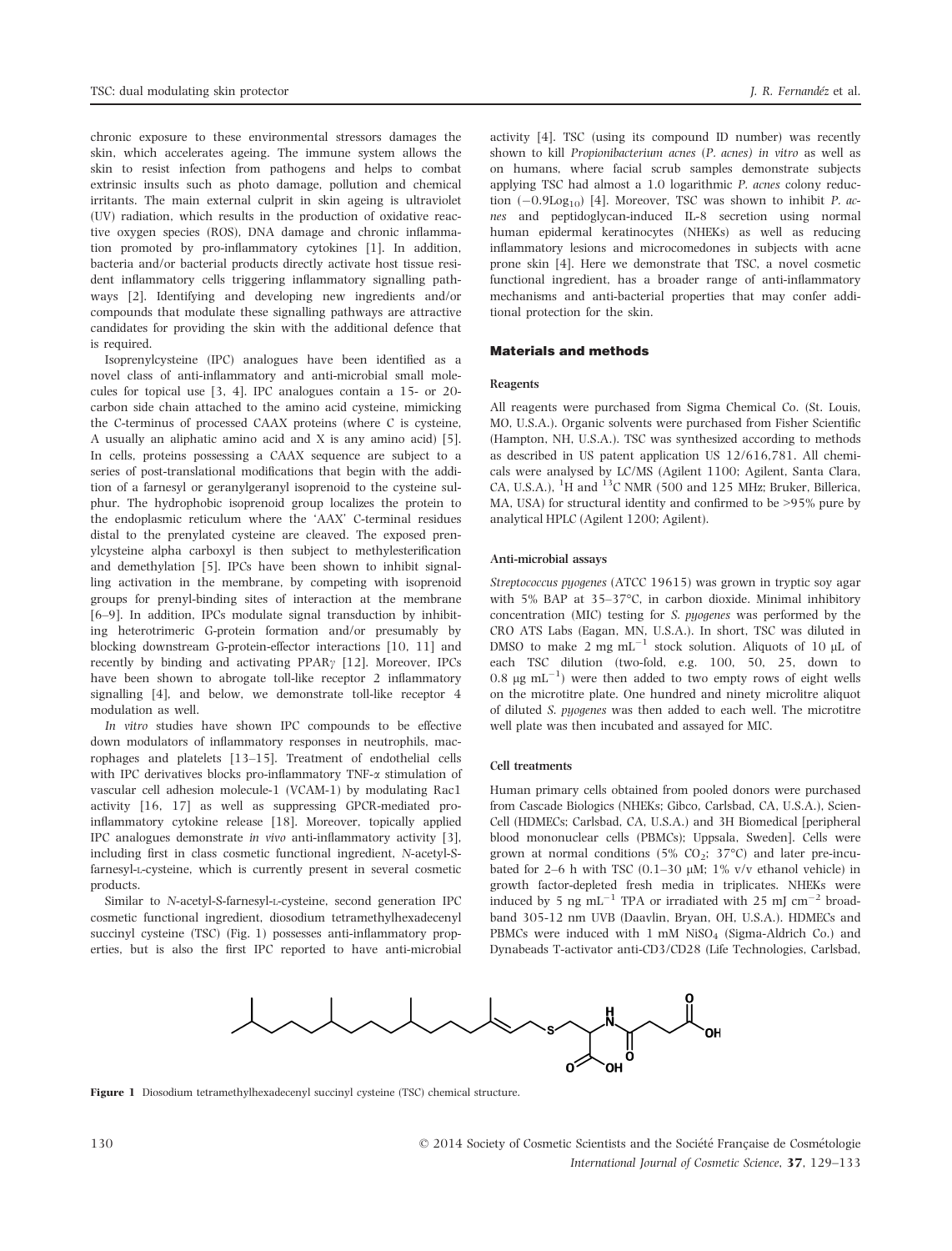CA, U.S.A.), respectively. Media supernatants were harvested after 24 h induction for cytokine measurements. Cells were subjected to viability tests by MTS assay (Promega, Madison, WI, U.S.A.).

# Cytokine ELISA

The levels of human IL-4, IL-6, IL8, TNF-a from cell media supernatants were assayed by sandwich ELISA using appropriate standards and following manufacture's protocols (BD Biosciences, San Jose, CA, U.S.A.). Human IL-17a levels were measured using standard ELISA-kit from Antigenix America, Inc. (Huntington Station, NY, U.S.A.).

#### Statistical analysis

Statistical significance was determined by ANOVA followed by a Dunnett multiple comparisons test using P-values less than 0.05 as a significant difference. For all anti-bacterial measurements and cytokine levels, samples were assayed in triplicate. Cytokine dose– response curves were generated by fitting data with the Hill, threeparameter equation using the SIGMA PLOT software, from which the  $IC_{50}$  and maximum inhibition were determined.

# Results and discussion

# TSC inhibits UVB and chemical irritant (TPA)-induced IL-6, IL-8 and TNF-a release from human keratinocytes

Secretion of several pro-inflammatory cytokines and chemokines by epidermal keratinocytes (the main cellular constituent of the epidermis) is activated as part of the initial phase of the danger response which forms the basis of various inflammatory skin conditions when continually activated over time [19]. Two common environmental stressors that cause skin damage and ageing by chronically activating inflammatory signalling pathways are ultraviolet (UV) light and chemical irritation. Previous studies demonstrate human keratinocytes treated with chemical irritant, phorbol 12-myrisate 13-acetate (TPA), result in increased production of several pro-inflammatory mediators [19, 20] as does UVB irradiation. To determine TSC's skin protecting properties, we tested for its ability to mitigate UVB and TPA-induced inflammation. Our results show TSC inhibits UVB-induced IL-6 release from NHEKs in a dosedependent manner (Fig. 2, Table I). Furthermore, TSC blocks TPAinduced IL-8 and TNF-a production from NHEKs with similar to or greater activity than clobetasol, a potent topical corticosteroid (Table I).

# TSC blocks nickel-induced IL-6 and IL-8 release from human endothelial cells

Nickel-induced allergic contact dermatitis (ACD) is a delayed-type hypersensitive reaction. Approximately, 4–8% of males and 18– 30% of females in the industrialized part of the world are sensitized to nickel, and recent reports indicate ACD occurs in subjects with eczema [21]. Nickel treatment of endothelial cells has been shown to activate toll-like receptor-4 mediated induction of pro-inflammatory cytokine release (IL-6, IL-8) [22]. Our results demonstrate human dermal microvascular endothelial cells (HDMECs), treated with nickel, induce the overproduction of IL-6 (Fig. 3) and IL-8 (Table II). Treatments with TSC reduced the release of these proinflammatory mediators (Fig. 3, Table II) dose dependently with



Figure 2 TSC inhibits UVB-induced IL-6 release from human keratinocytes 11(NHEKs). Media supernatants were collected 24 h after UVB irradiation, and the content of IL-6 was measured by ELISA. The data represent the mean SD of three independent experiments.  $*P < 0.05$  and  $*P < 0.01$  indicate a statistically significant difference compared to UVB-only irradiated cells.

Table I TSC anti-cytokine effects on UVB and TPA-treated keratinocytes (NHEKs)\*

| Compound   | Inducer    | $IL-6$<br>$IC_{50}(\mu M)$ | Inducer    | IL-8<br>$IC_{50}$ (nM) | TNF- $\alpha$<br>$IC_{50}$ (nM) |
|------------|------------|----------------------------|------------|------------------------|---------------------------------|
| <b>TSC</b> | <b>UVB</b> | 3                          | <b>TPA</b> | 10                     | 11                              |
| Clobetasol | <b>UVB</b> | <b>ND</b>                  | <b>TPA</b> | 40                     | 10                              |

TSC, tetramethylhexadecenyl succinyl cysteine.

\*NHEKs were cultured in the presence of TSC at various concentrations followed by addition of the stimulant 25 mJ cm<sup>-2</sup> UVB or 5 ng mL<sup>-1</sup> TPA. Media supernatants were collected and analysed by ELISA for IL-6, IL-8 and TNF- $\alpha$ . Cell cytotoxicity was not observed at concentrations tested.  $ND = not$  determined.



Figure 3 TSC inhibits Nickel-induced IL-6 release from human dermal microvascular endothelial cells (HDMECs). Media supernatants were collected 24 h after nickel induction, and the content of IL-6 was measured by ELISA. The inhibition data represent the mean  $\pm$  SD of three independent experiments.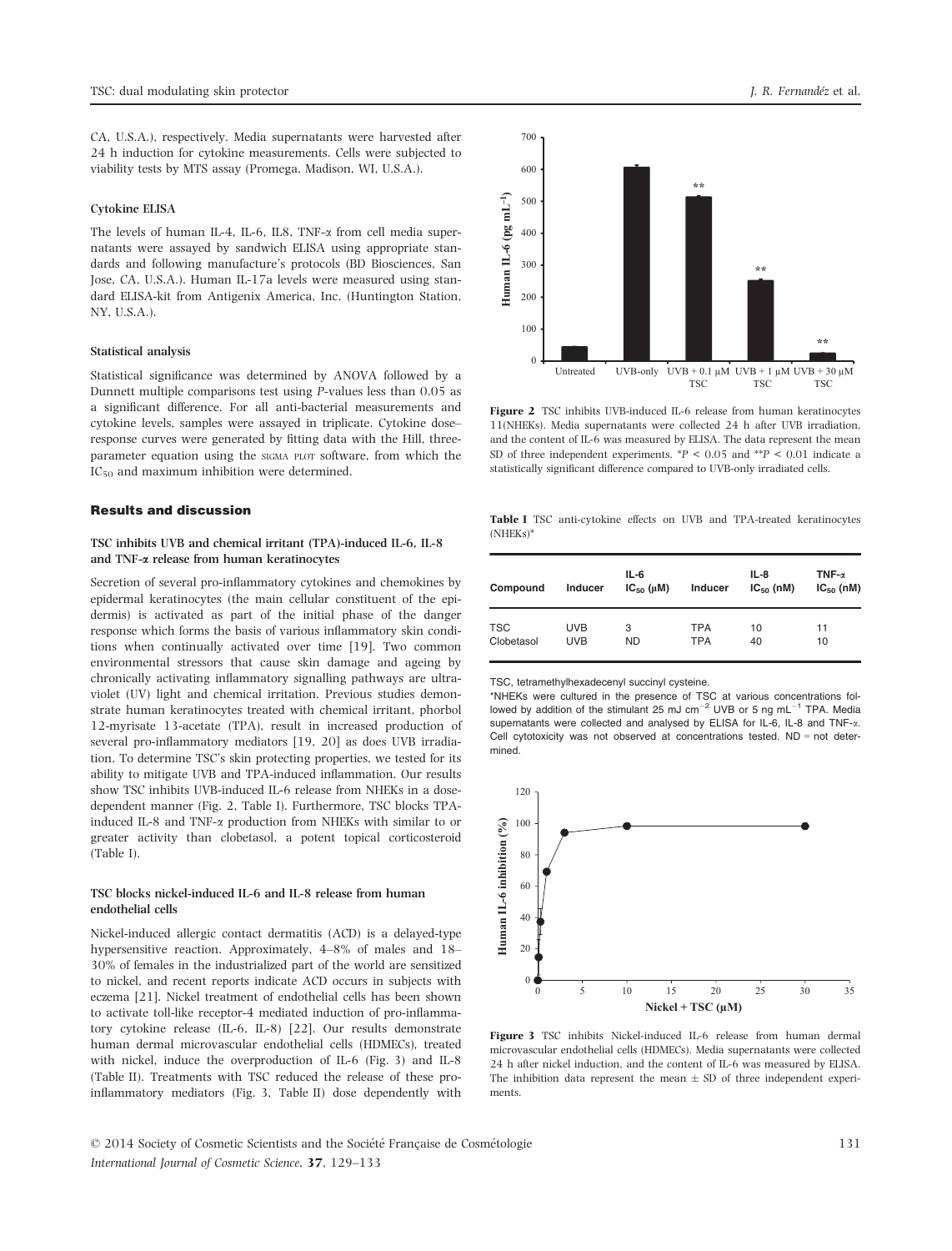potency similar to clobetasol (Table II), suggesting a potential role for TSC in protecting the skin from metal-induced contact hypersensitivity.

# TSC reduces T-cell receptor induced IL-4 and IL-17 release from human peripheral mononuclear cells

In addition to endothelial cells and keratinocytes, PBMCs are a critical component of the immune system, fighting off infection and adapting to foreign substances [23]. The cytokines produced in the skewed immune responses (e.g. IL-17 and IL-4) have received great attention as potential targets for dermal protection. Th2 and Th17 cell proliferation and the production of pro-inflammatory cytokines, IL-4 and IL-17 can be induced by utilizing anti-CD3/CD28 beads as a (TCR)-activator. Our results demonstrate treating PBMCs with TSC inhibits anti-CD3/CD28-induced cytokine release of both IL-4 and IL-17 in a dose-dependent manner (Fig. 4, Table III) and with greater potency than clobetasol (Table III).

# TSC demonstrates anti-microbial activity against S. pyogenes

Bacteria invade normal skin, broken skin or wounds resulting in a variety of skin infections activating inflammatory responses.

Table II Anti-inflammatory effects of TSC on Nickel-treated endothelial cells (HDMECs)\*

| <b>Treatment</b> | Inducer | $IL-6$<br>$IC_{50}(\mu M)$ | $IL-8$<br>$IC_{50}(\mu M)$ |
|------------------|---------|----------------------------|----------------------------|
| <b>TSC</b>       | Nickel  | 1                          | 0.1                        |
| Clobetasol       | Nickel  | 1                          | 0.05                       |

TSC, tetramethylhexadecenyl succinyl cysteine.

\*HDMECs were cultured in the presence of each compound at various concentrations simultaneous to addition of Nickel (1 mM NiSO<sub>4</sub>). Media supernatants were collected and analysed by ELISA for IL-8 and IL-6. Cell cytotoxicity was not observed at concentrations tested.

Common pathogens for inflammatory skin conditions are P. acnes [24] and *S. pyogenes* [25]. Previously, TSC was shown to inhibit P. acnes growth [4]. To investigate the anti-bacterial properties of TSC against other common skin microflora, cultures with S. pyogenes were prepared. TSC was tested in a concentration range of 0 to 100  $\mu$ g mL<sup>-1</sup> using two-fold serial dilutions and was determined to have a MIC of 2  $\mu$ g mL<sup>-1</sup> vs. S. pyogenes (MIC represents the lowest concentration to prevent bacterial growth). Thus, TSC demonstrates anti-microbial properties against two common skin bacteria.

#### Summary

Previously, TSC was shown to reduce inflammation and P. acnes counts in acne prone skin [4]. Results here show in cultured keratinocytes that TSC inhibits UVB and TPA-induced IL-6, IL-8 and TNF- $\alpha$  production secretion. Studies utilizing HDMECs demonstrate TSC blocks nickel-induced IL-6 and IL-8 cytokine release. Furthermore, studies using PBMCs, which are a key part of one's immune response, show that TSC reduces T-cell receptor-activated IL-4 and IL-17 overproduction. Anti-microbial studies demonstrate TSC to possess anti-bacterial properties against S. pyogenes. The mechanism of action of TSC, an IPC mimic, could be linked to

Table III Anti-cytokine effects of TSC on anti-CD3/CD28-treated mononuclear cells (PBMCs)\*

| <b>Treatment</b> | Inducer     | $IL-4$<br>$IC_{50}$ ( $\mu$ M) | $IL-17$<br>$IC_{50}(\mu M)$ |
|------------------|-------------|--------------------------------|-----------------------------|
| <b>TSC</b>       | Anti-CD3/28 | 0.7                            | 0.4                         |
| Clobetasol       | Anti-CD3/28 | 27                             | >100                        |

TSC, tetramethylhexadecenyl succinyl cysteine.

\*PBMCs were cultured in the presence of each compound at various concentrations followed by addition of the stimulant anti-CD3/CD28 beads. Media supernatants were collected and analysed by ELISA for IL-17 and IL-4. Cell cytotoxicity was not observed at concentrations tested.



Figure 4 TSC inhibits TCR-induced IL-4 release from human peripheral blood mononuclear cells (PBMCs). Media supernatants were collected 24 h after anti-CD3/CD28-induction, and the content of IL-6 was measured by ELISA. The data represent the mean  $\pm$  SD of three independent experiments. \*P < 0.05 and \*\*P < 0.01 indicate a statistically significant difference compared to anti-CD3/CD28-only treated cells.

132 © 2014 Society of Cosmetic Scientists and the Societe Francaise de Cosmetologie International Journal of Cosmetic Science, 37, 129–133